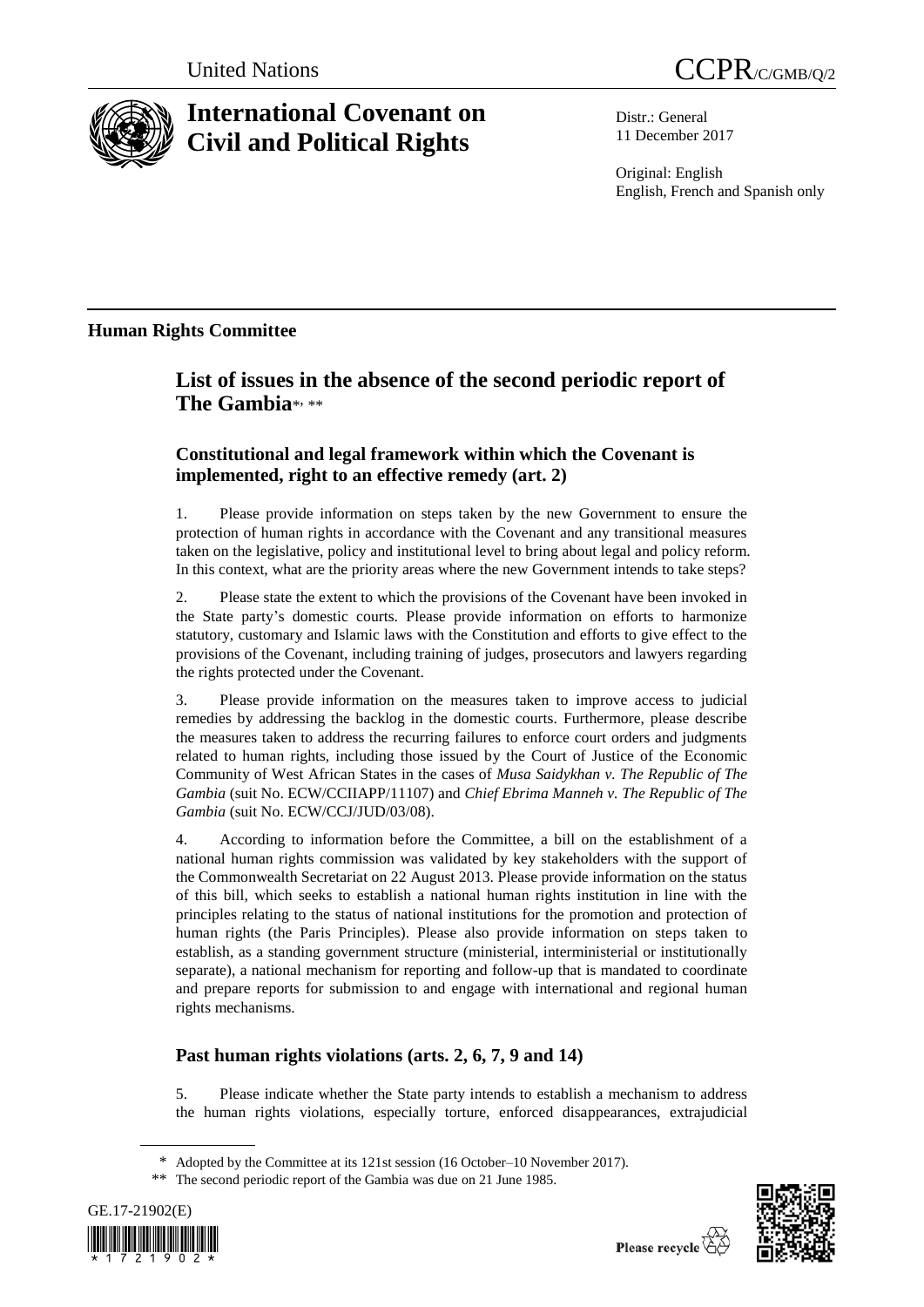killings and arbitrary arrests and detentions, which were committed during the previous regime and to provide reparations to victims. What steps have been taken to repeal: (a) Schedule 2, section 13, of the Constitution which grants retroactive immunity to members of the Armed Forces Provisional Revolutionary Council; and (b) the Indemnity Amendment Act, 2001, which effectively grants immunity from prosecution to members of the security forces.

#### **State of emergency and counter-terrorism measures (arts. 4, 7 and 9)**

6. Please explain the steps being taken to ensure that article 35 (2) of the Constitution, which provides for derogation from rights during states of emergency that are not allowed under the Covenant, fully complies with article 4 (2) of the Covenant. Please provide information on the state of emergency declared on 17 January 2017, in particular whether it is still in force and if the State party intends to revoke it. Please also indicate all measures undertaken to document all violations of human rights under the Covenant related to the emergency situation and the steps being taken to investigate and redress violations of rights that were not suspended.

7. Please provide information on the definition of terrorism under the Anti-Terrorism Act of 2002 and the cases brought on charges of terrorism and their outcome, including the sentences imposed. Please also provide information on the legal safeguards in place for persons suspected of, or charged with, terrorism or related crimes.

#### **Non-discrimination, equality between men and women (arts. 2, 3, 25 and 26)**

8. Please provide information on the measures taken to improve: (a) women's status in the political, economic and social life of the country; (b) the percentage of women employed in decision-making positions both in the private and public sectors; and (c) literacy and school enrolment rates for women and girls. Please indicate the specific steps taken to eliminate persistent adverse cultural norms, practices and traditions, as well as patriarchal attitudes and deep-rooted stereotypes regarding the roles and responsibilities of women and men.

9. Please respond to information that issues relating to marriage, divorce, inheritance, marital property, adoption, burial and devolution of property upon death are regulated by sharia or customary law, which contain provisions that discriminate against women. What steps are being taken to repeal such provisions, which are reported to have been codified in the Women's Act, 2010? What measures have been taken to eliminate the harmful practices of child marriage and levirate as well as to outlaw polygamy? Please also indicate the minimum age for marriage for boys and girls.

#### **Right to life (art. 6)**

10. Please describe the steps taken to address cases of enforced disappearance and extrajudicial killing allegedly committed by the security forces, including the National Intelligence Agency and the National Drug Enforcement Agency as well as paramilitary squads, including those referred to as "Black Black" or "Junglers", who, among others, targeted political dissidents and journalists. Please provide detailed information on: (a) the number of investigations launched against the alleged perpetrators; (b) the type of charges brought against them; (c) the number of cases dismissed and the reasons for their dismissal; (d) the number of perpetrators who have been convicted and the nature of the sentences; and (e) whether victims have been adequately compensated and/or rehabilitated.

11. Does the new Government plan to bring article 18 of the Constitution, which allows a great measure of discretion in the use of force by law enforcement officials, into conformity with the Basic Principles on the Use of Force and Firearms by Law Enforcement Officials? Please provide information regarding the other legal standards applied in the State party for the appropriate use of force and firearms by law enforcement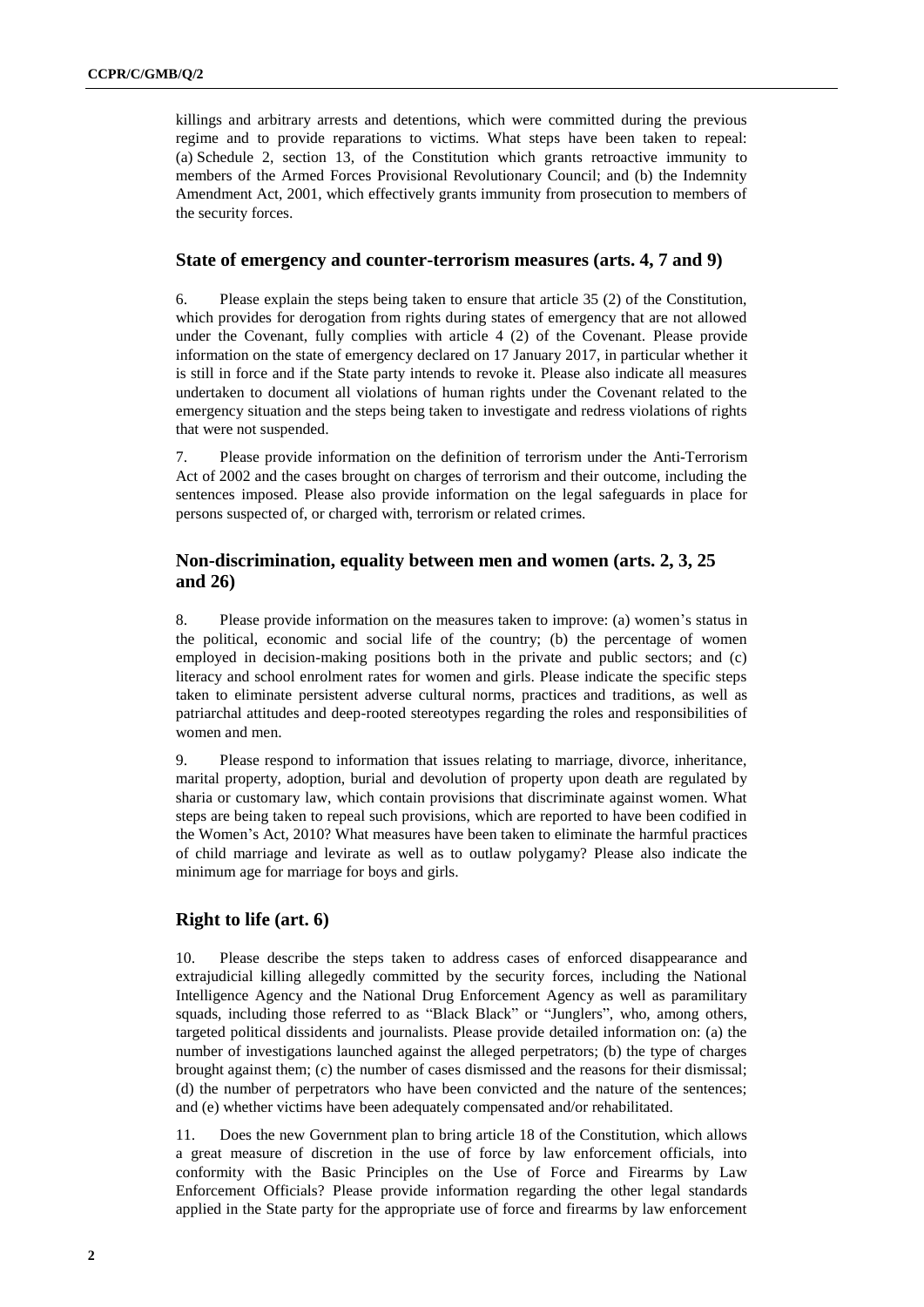officials and the source of those standards in domestic law. What progress has been made in the revision of the "Code of Conduct for the Ministry of the Interior and Security Services under the Purview of the Ministry"? Please explain what steps the State party has taken to ensure that such standards are respected by law enforcement and security personnel in practice.

12. Information before the Committee indicates that notwithstanding a de facto moratorium that had been in place when the death penalty was reintroduced in 1995, the State party executed nine inmates on death row at Mile Two State prison in August 2012. Information also indicates that a conditional moratorium was announced in September 2012, and that the death penalty may be imposed for crimes not involving intentional killing and is in some cases mandatory. Is there currently an official moratorium in place on the death penalty? Please indicate whether the State party intends to abolish the death penalty and accede to the Second Optional Protocol to the Covenant. Furthermore, please provide statistical data on the number of individuals on death row, the type of offences they committed and whether the death penalty was mandatory for those offences.

### **Violence against women, including domestic violence (arts. 3, 6, 7, 14 and 26)**

13. Following the enactment of the Domestic Violence Act and the Sexual Offences Act in December 2013, please explain the concrete steps taken to address the problem of violence against women, including domestic violence, in the State party. Please provide information on: (a) the number of complaints lodged by victims of such violence; (b) the number of persons prosecuted and convicted; (c) measures taken to provide rehabilitation and reparation to victims; (d) the number of temporary restraining orders issued and violated; and (e) the number of shelters available to victims of such violence. Please also indicate if the State party provides special training programmes designed for law enforcement officials on the handling of female victims of violence, including domestic violence.

14. According to information before the Committee, female genital mutilation is widespread in the State party and about 80 per cent of women and girls between the ages of 15 and 19 have undergone the procedure. Following the adoption of the Women's Amendment Act of 2015, which prohibits female genital mutilation, please indicate the concrete steps taken to eliminate the practice and provide information on: (a) the number of complaints lodged against alleged perpetrators; (b) the number of persons prosecuted and convicted; and (c) the nature of the sanctions imposed and measures to rehabilitate victims. Please provide an update on the case before the Mansankonko High Court in the Lower River region in which Sunkaru Darboe and Saffiatou Darboe were charged with various criminal offences when a five-month-old child died from the effects of female genital mutilation in Kiang West.

#### **Termination of pregnancy**

15. Please provide updated data on the rates of infant and maternal mortality, disaggregated by cause of death, and information on measures taken to reduce these phenomena. Please provide information on the specific measures being taken to revise legislation which criminalizes abortion except when the life or health of the pregnant woman is at risk. Please also provide data on the extent to which the restrictive legal regime on abortion contributes to the high maternal mortality rate in the State party. Please report on awareness-raising efforts and steps taken to ensure that men, women and adolescents in all parts of the State party have access to contraceptives and to sexual and reproductive health education and services.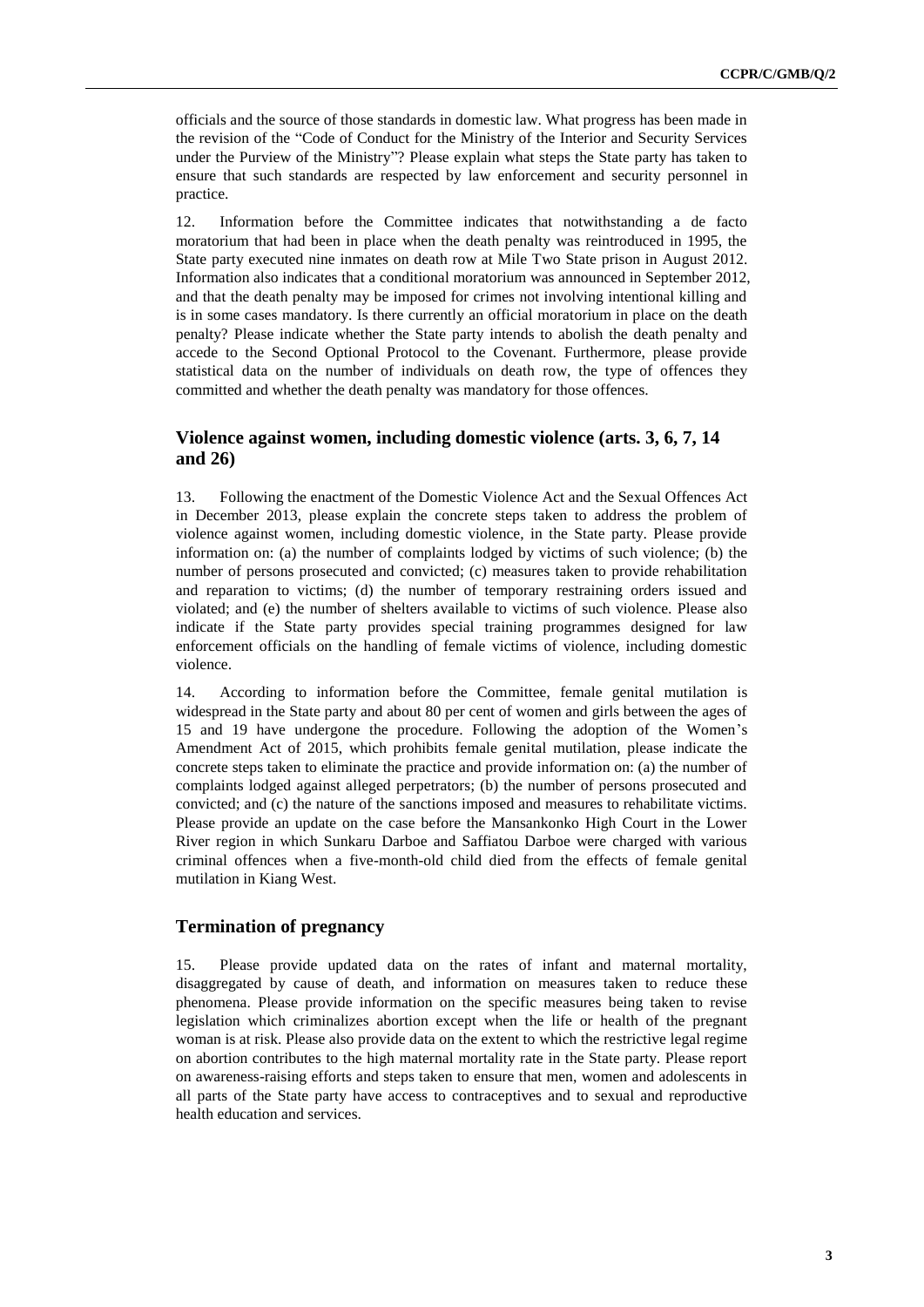### **Prohibition of torture and cruel, inhuman or degrading treatment; liberty and security of person and treatment of persons deprived of their liberty (arts. 7, 9 and 10)**

16. Please provide information on the release of political prisoners after the new Government took office. Please provide information on the measures taken to amend the Criminal Code (Act No. 25 of 1933) to include torture as a criminal offence. Please also provide information on other specific measures taken to prevent and punish the persistent acts of torture occurring in places of deprivation of liberty. What measures have been taken to address the rampant use of prolonged detention without trial, incommunicado detention and ill-treatment as well as the high numbers of deaths in custody? Please describe the measures taken to provide training to police and prison officers on the prevention and prohibition of torture. Please also provide disaggregated statistical data on the number of criminal prosecutions and disciplinary measures taken against law enforcement officials who are alleged to have committed acts of torture and ill-treatment.

17. Please explain the measures taken to prevent unlawful or arbitrary arrests by the police and other law enforcement officials, particularly the National Intelligence Agency. Please state the remedies available to victims of unlawful or arbitrary arrest and the measures taken to ensure that arrested persons are promptly brought before a judge.

18. Please provide information on measures taken to address the alleged inhuman conditions of detention, overcrowding and lack of appropriate health and sanitation services in the State party's prisons, particularly in Mile Two State prison. What steps have been taken to ensure that juveniles on remand are separated from adults, in line with the Covenant and international standards? Please also provide information on the degree to which independent monitoring groups have access to prisons and detention centres, and on the State party's plans to ratify the Optional Protocol to the Convention against Torture and Other Cruel, Inhuman or Degrading Treatment or Punishment.

### **Elimination of slavery and servitude (art. 8)**

19. Information before the Committee indicates that the State party remains a source and a destination country for human trafficking, particularly for purposes of sexual exploitation and forced labour. Please indicate the impact that the implementation of the Trafficking in Persons Act, 2007, as amended in 2010, the Children's Act, 2005 and the Tourism Offences Act, 2003 have had in combating trafficking in persons, particularly in the protection of children from sex tourists. Please provide statistical information on the prevalence of human trafficking and forced labour disaggregated by gender, age and country of origin of the victims; the number of complaints, investigations, prosecutions, convictions and punishments; and the number of victims who have received assistance in the form of reparation and rehabilitation. Please state the steps taken to formulate procedures for the identification of victims of trafficking and to employ counter-trafficking measures, including training programmes for authorities in the National Agency against Trafficking in Persons, and to raise public awareness.

20. According to information before the Committee, during President Jammeh's term in office, the Secretary-General in the Office of the President issued a circular to all civil servants instructing all heads of departments, ministries and State-owned enterprises to take their staff to the President's home village in Kanilai to work on his farm. Please provide information on measures taken to compensate those individuals who were subjected to forced labour at the former President's farm.

#### **Refugees and asylum seekers (art. 13)**

21. Please provide information on the progress made to establish transit centres for refugees and asylum seekers as well as to provide adequate resources to the Gambia Commission on Refugees. Please provide an update on the treatment of refugees who fled from the conflict in the province of Casamance in Senegal.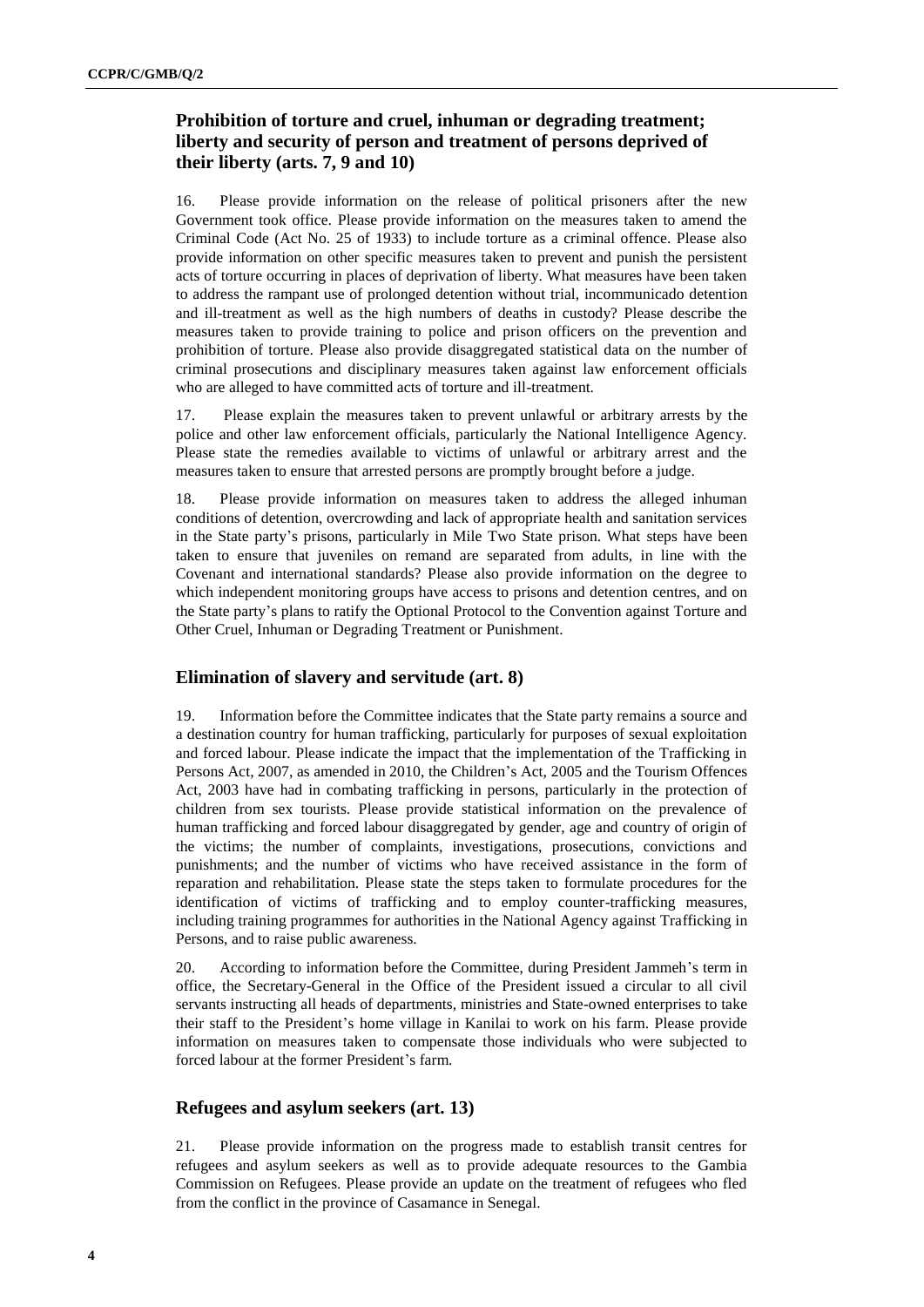#### **Independence of the judiciary and the right to a fair trial (art. 14)**

22. Information before the Committee indicates that a system of contract judges – up to the level of Chief Justice – has long been followed whereby judges are brought from abroad and employed on the basis of contracts which are renewable at the pleasure of the Government, thus undermining the independence of the judiciary. Has this system been abolished by the new Government and, if not, are there plans to do so? There are reports of rampant corruption and executive interference in the judiciary and that judges and magistrates have been arrested, detained or threatened with dismissal because they issued orders considered to be unfavourable to the Government. Please provide information on specific measures taken to guarantee the independence and impartiality of the judiciary, including ensuring that rules relating to appointment and removal of judges are in line with the Basic Principles on the Independence of the Judiciary. What specific measures are being taken to: (a) address the lack of judges and to clear the huge backlog of cases; (b) combat corruption in the judiciary; and (c) address the lack of material resources to run the courts? What is the status of the Judges Remuneration Allowances and Other Benefits Bill, 2014, which reportedly seeks to make provision for the terms and conditions of service of judges and, therefore, to guarantee tenure of office?

23. Please explain the measures taken to ensure that suspects in criminal cases have access to a lawyer during the initial stages of detention and that accused persons, including those facing a capital murder charge, benefit from legal aid through the National Agency for Legal Aid. Please respond to reports that lawyers have been subjected to arrest, detention and harassment in the State party. What measures are in place to ensure that lawyers can provide legal services without being subjected to intimidation and harassment by law enforcement officials?

24. Please clarify whether decisions taken by cadi courts, including the Cadi Appeals Panel, which are in charge of applying sharia, can be reviewed by ordinary courts. What mechanisms are in place to ensure the free consent of the parties, in particular women, to the adjudication of their cases by cadi courts? What measures are being taken to review decisions rendered by military courts against persons accused of crimes against national security in proceedings which allegedly did not comply with due process and fair trial guarantees?

#### **Freedom of opinion and expression, and freedom of association (arts. 19 and 22)**

25. According to information before the Committee, journalists and human rights defenders have been subjected to arrest, detention and harassment by law enforcement officials. Furthermore, due to legislation that restricts freedom of expression, journalists engage in self-censorship, inter alia to avoid criminal defamation suits. Please provide information on measures taken to guarantee in practice the right to freedom of expression. In particular, please state the measures taken to: (a) revise the Criminal Code (Amendment) Act, 2013 and the Information and Communication (Amendment) Act, 2013, which created new online offences including spreading "false news" about the Government or public officials; and (b) revise the 2004 amendments to the Newspaper Act, which introduced exorbitant registration fees and bonds for media organizations.

26. Please provide information on measures taken to revise the 1996 decree on nongovernmental organizations which, inter alia, imposes a cumbersome registration process and requires non-governmental organizations to submit budgets and work programmes to the Government. What measures have been taken to reconsider the decision to place the supervision of non-governmental organizations under the Office of the President, which resulted in increased restrictions on their activities?